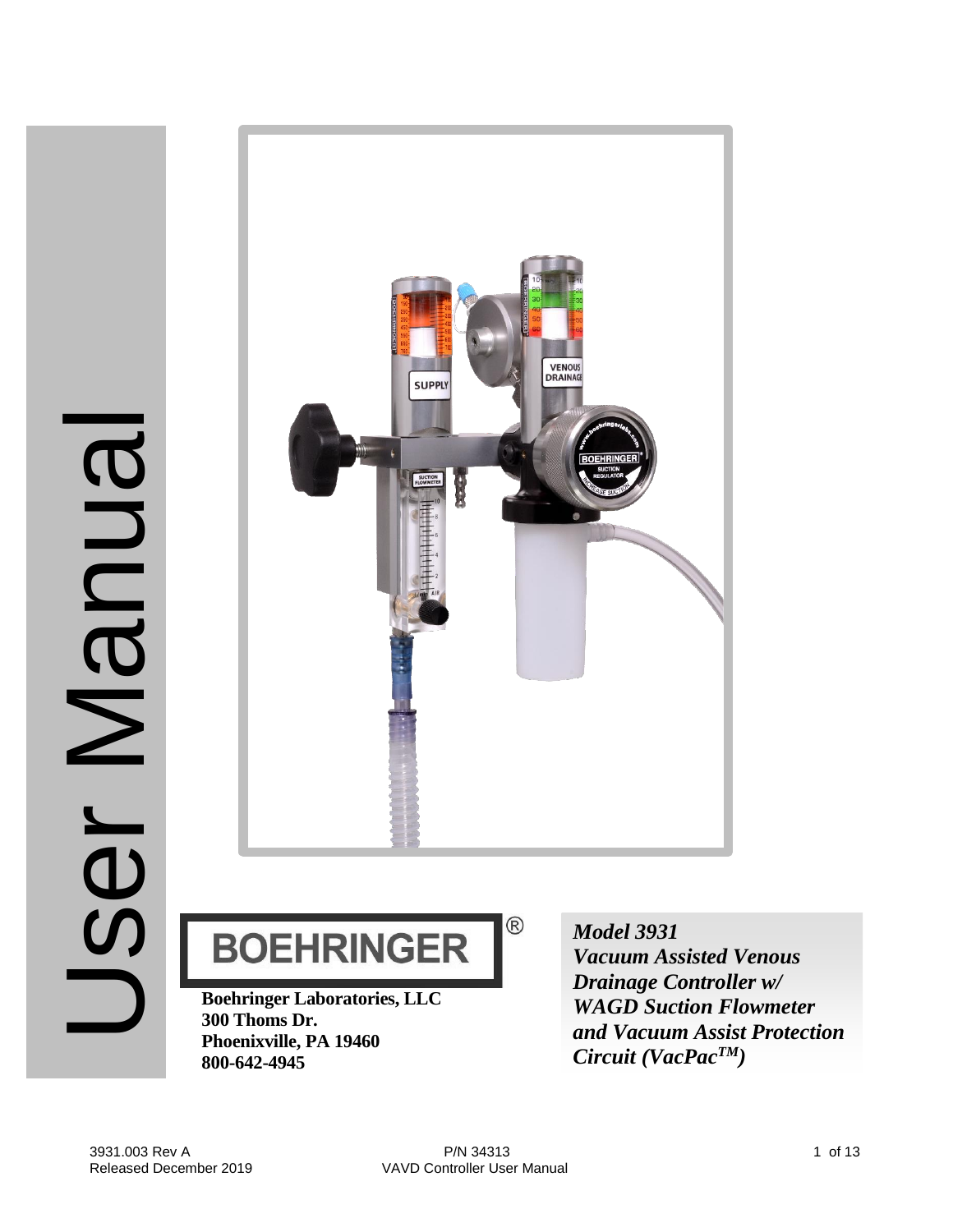## **WELCOME**

Congratulations on your purchase of the Boehringer VAVD Controller. We consider our regulators to be the best in the world. We are confident it will provide you with reliable, trouble-free, safe patient care and low cost of operation. This product is intended for use by clinicians properly trained in the use of vacuum assisted venous drainage for cardiopulmonary bypass. The product is intended for use on the order of a physician. Please read these instructions carefully.

## **Contents**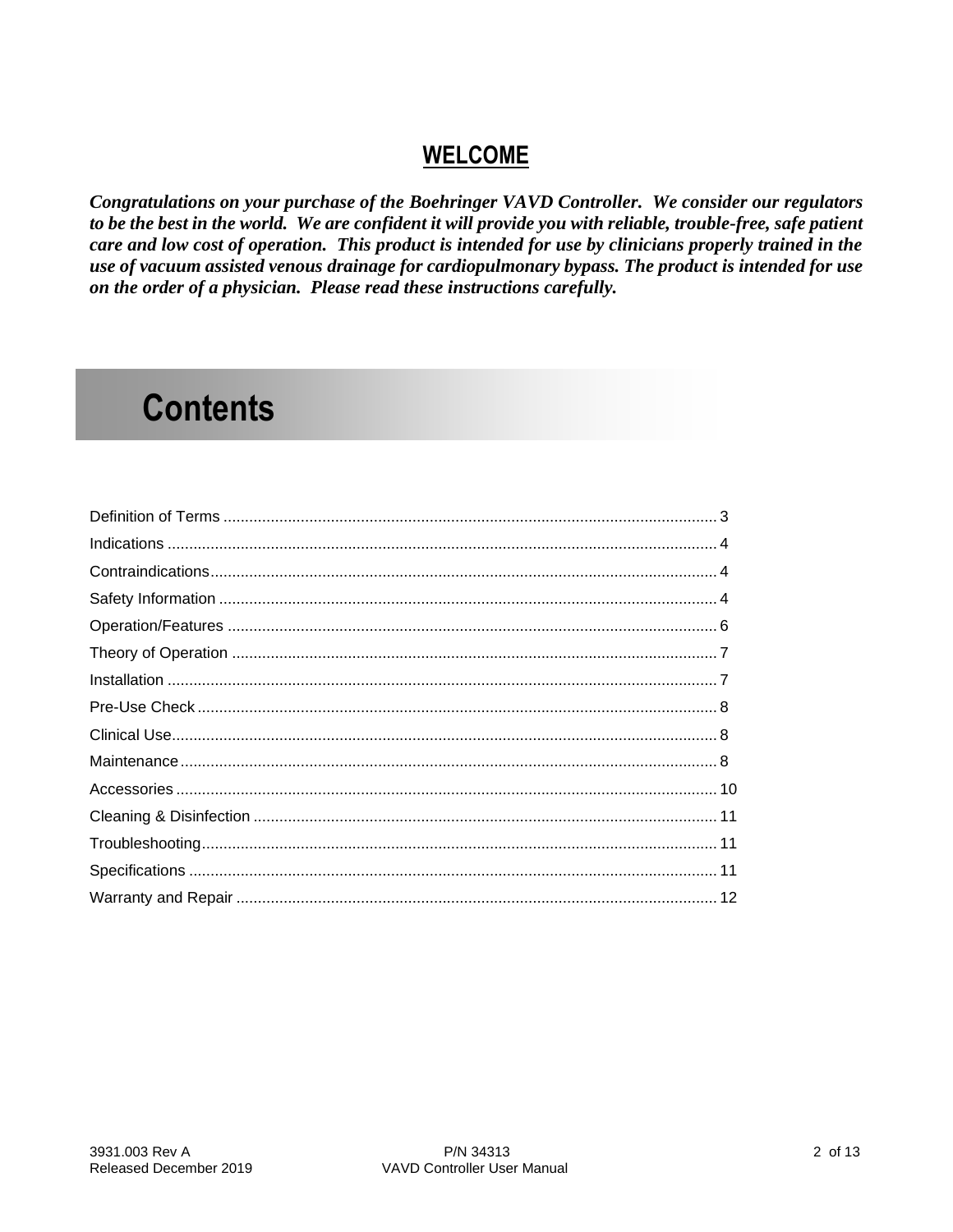## **Definition of Terms and Symbology**

**VACUUM** Air or other gases at a sub atmospheric pressure typically expressed as mmHg.

- **SUCTION** A use of vacuum that causes a fluid or solid to be drawn into an interior space or to adhere to a surface because of the difference between the external and internal pressures.
- ∧ Alerts the user to the presence of important operating and maintenance instructions in the literature accompanying the device.
- **WARNING** Alerts user to actions or conditions that could result in injury to user or patient.
- **CAUTION** Alerts user to actions or conditions that can cause damage to the device *or* may result in substandard performance of the device or system.
- **IMPORTANT** Indicates an action that is emphasized to ensure proper operation of equipment.
- **OFF** Suction is off and patient circuit is vented to atmospheric pressure.
- **REG** Suction is on and regulated output is controlled via the Adjusting Knob.

**Lo Spike:** Accuracy of regulation depends primarily on the ability to provide a consistent level of vacuum under changing flow conditions. Pneumatic tissue damage can occur when high levels of vacuum are applied to delicate tissue. With a Boehringer regulator, you can depend on very low "spike" compared to our competitor's models.

"Spike" is the variation in indicated suction as flow in the collection circuit changes from a freeflowing condition to an occluded condition. We measure spike as the change in indicated suction from full flow to a no flow condition using a typical collection circuit with a 14 Fr catheter. To test, set the regulator to 50 mmHg flowing, and then allow occlude the 14 Fr catheter. The change in the indicated suction level is "Spike".

Boehringer regulators are checked on the assembly line to meet a specification of less than 10% of the indicated setting, for example 5 mmHg spike at a 50 mmHg setting.

An evaluation of a regulator's spike allows one to determine whether the device is truly "regulating". A safe and reliable regulator should regulate to its set position regardless of variable flow conditions.

**PARALLAX** Inaccuracy caused by observational position of an indicating element (pointer) to a reference element (scale).

| RxOnly           | Found on IFU and packaging labels. Definition: Federal law restricts<br>this device to sale by or on the order of a physician. |
|------------------|--------------------------------------------------------------------------------------------------------------------------------|
| <b>STERILE R</b> | Found on IFU and packaging labels. Definition: Sterile                                                                         |
| $\mathsf{X}$     | Found on IFU and packaging labels. Definition: Do not re-use.                                                                  |
| <b>UZ</b>        | Found on IFU and packaging labels. Definition: This product is not<br>made with natural rubber latex.                          |

A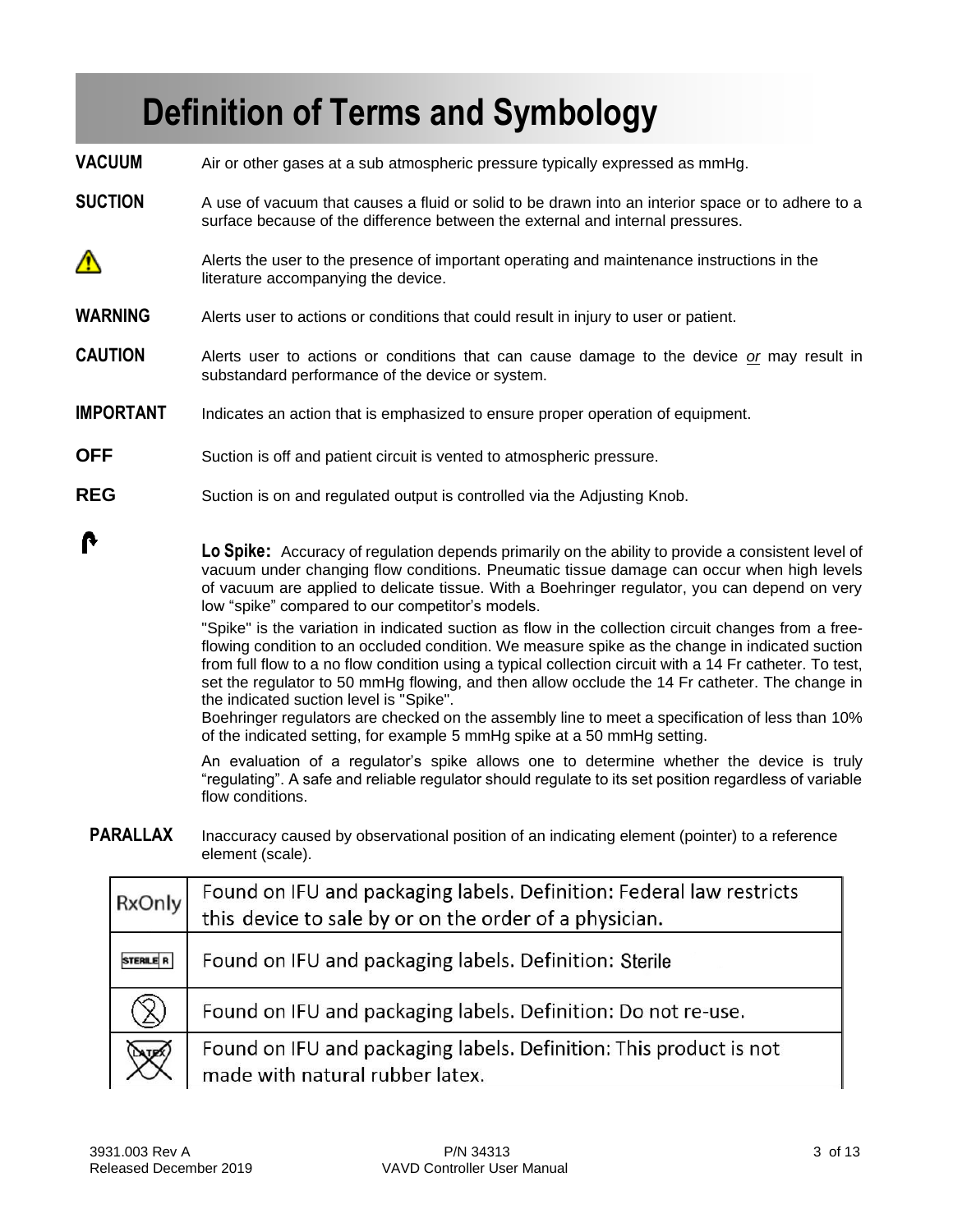| المم         | Found on the IFU and packaging labels. Definition: Manufacturer.            |  |  |
|--------------|-----------------------------------------------------------------------------|--|--|
| $\bigotimes$ | Found on packaging labels. Definition: Do not use if package is<br>damaged. |  |  |
| i            | Found on packaging labels. Definition: Consult instructions for use.        |  |  |
| <b>REF</b>   | Found on packaging labels. Definition: Reorder number.                      |  |  |
| .OT          | Found on packaging labels. Definition: Lot number.                          |  |  |
|              | Found on packaging labels. Definition: Use-by-date.                         |  |  |

# **Indications for Use**

This product is intended for use by or on the order of a physician. It is to be used by individuals who are properly trained in the use of Vacuum Assisted Venous Drainage during Cardiopulmonary Bypass.

The Boehringer VAVD Controller was designed to provide accurate control of wall suction for use in vacuum assisted venous drainage and the removal of waste anesthetic gases in cardiac surgery. The VAVD provides a redundant safety device that vents positive pressure and excess negative pressure.

# **Contraindications**

This device is designed and sold for use only as indicated.

# **Safety Information**

### **WARNINGS AND PRECAUTIONS**

- Federal law restricts this device to sale by or on the order of a physician or licensed practitioner. Use of this device should only be performed by persons having adequate training, familiarity with contemporary  $R_{\rm x}$  Only surgical techniques, and with the use of this device. Consult medical literature relevant to techniques, complications, and hazards prior to use of this device. Please read these instructions carefully.
	- Braid reinforced connection tubing is included with this device and must be used to preclude the possibility of suction tubing collapse during extended periods of use. This tubing should have a vertical orientation to reduce the possibility of kinking over time. Any deformation may be indicative of a reduction in flow to the suction regulator and accompanying patient circuit.
	- Always verify regulator operation (Spike, see page 3 for details) before use on a patient. Verify operation by establishing the desired vacuum level with the collection circuit and suction catheter attached to the regulator. Occlude the suction catheter and note that the indicated vacuum does not rise by more than 10% of the original setting.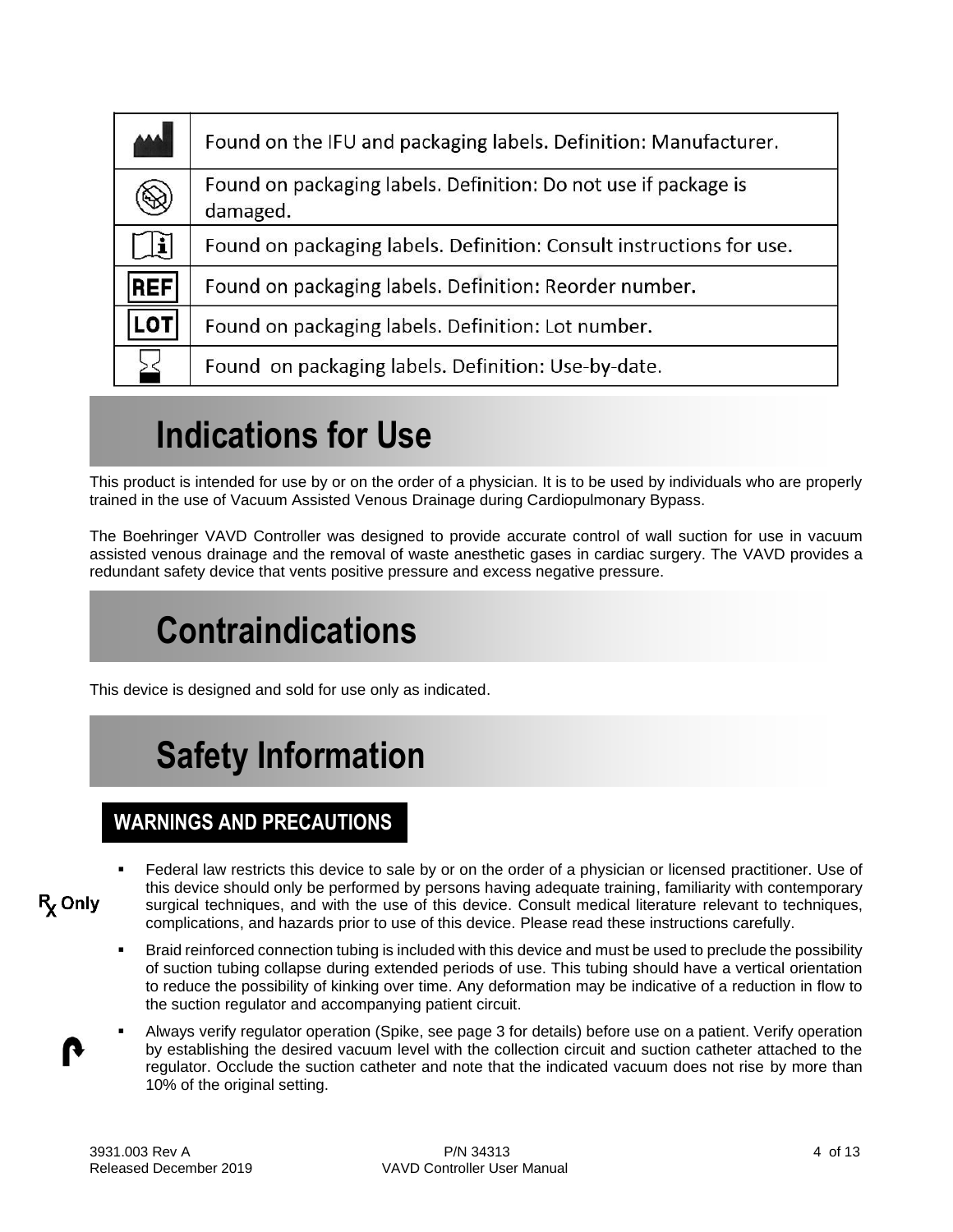- **EXECT** Suction regulators must only be attached to vacuum systems. Do not attach to compressed air, nitrogen, or oxygen sources.
- Do not cover, obstruct, or occlude the inlet of the interrupter where it is labeled 'Do Not Occlude Vent'. Do not attempt to calibrate this safety device. Return to the factory for appropriate service.
- When used in conjunction with a venous return reservoir for cardiac bypass surgery:
	- $\circ$  Ensure that all air detection and control devices are in proper working order, all field suction pumps are clear and operating, and monitor and control the fluid levels within the reservoir to prescribed limits.
	- $\circ$  Always verify the regulator is attached to an appropriate source of suction and that suction is present before attaching to a patient collection circuit. This can be verified by turning the Mode Selector Knob to REG and then using the Adjusting Knob to increase suction. The presence of suction can be audibly heard from at the patient port of the regulator.
	- $\circ$  Prior to activating the patient circuit ensure VacPac<sup>TM</sup> is properly attached to the bottom of the VAVD suction regulator with both the front and rear pins engaged so the collection jar is securely locked into place.
- Suction catheters, collection canisters and suction tubing must be carefully evaluated and selected to ensure adequate function for the specific clinical environment and intended field of use*.*
- $VacPac<sup>TM</sup>$  is provided sterile by irradiation.
	- $\circ$  Do not use if package is open or damaged. Inspect the device to ensure it has not been damaged before use. Do not use if package is expired as sterility may be compromised.
	- o Single patient use. Do not reuse, reprocess or autoclave VacPac™, as this action may compromise the safety, function, and integrity of the device. Dispose of VacPac™ per your facility's biohazardous waste disposal protocol.
- $VacPac<sup>TM</sup>$  is not made with natural rubber latex
- DO NOT clamp VacPac™ tubing. Apply vacuum or vent circuit using the Mode Selector Knob only.
- When used for vacuum assisted venous drainage for cardiac surgery, ensure proper placement of cannulae and verify that venous drainage is properly occurring.
- The Suction Flowmeter of the 3931 uses the facility's medical-surgical vacuum source for Waste Anesthetic Gas Disposal (WAGD). As such, flammable anesthetics or other flammable vapors are required to be diluted below the lower flammable limit prior to disposal into the medical-surgical vacuum system per NFPA 99-2018 (5.1.3.8).

STERILE R  $\bigotimes_{\mathbb{Z}}\bigotimes_{\mathbb{Z}}$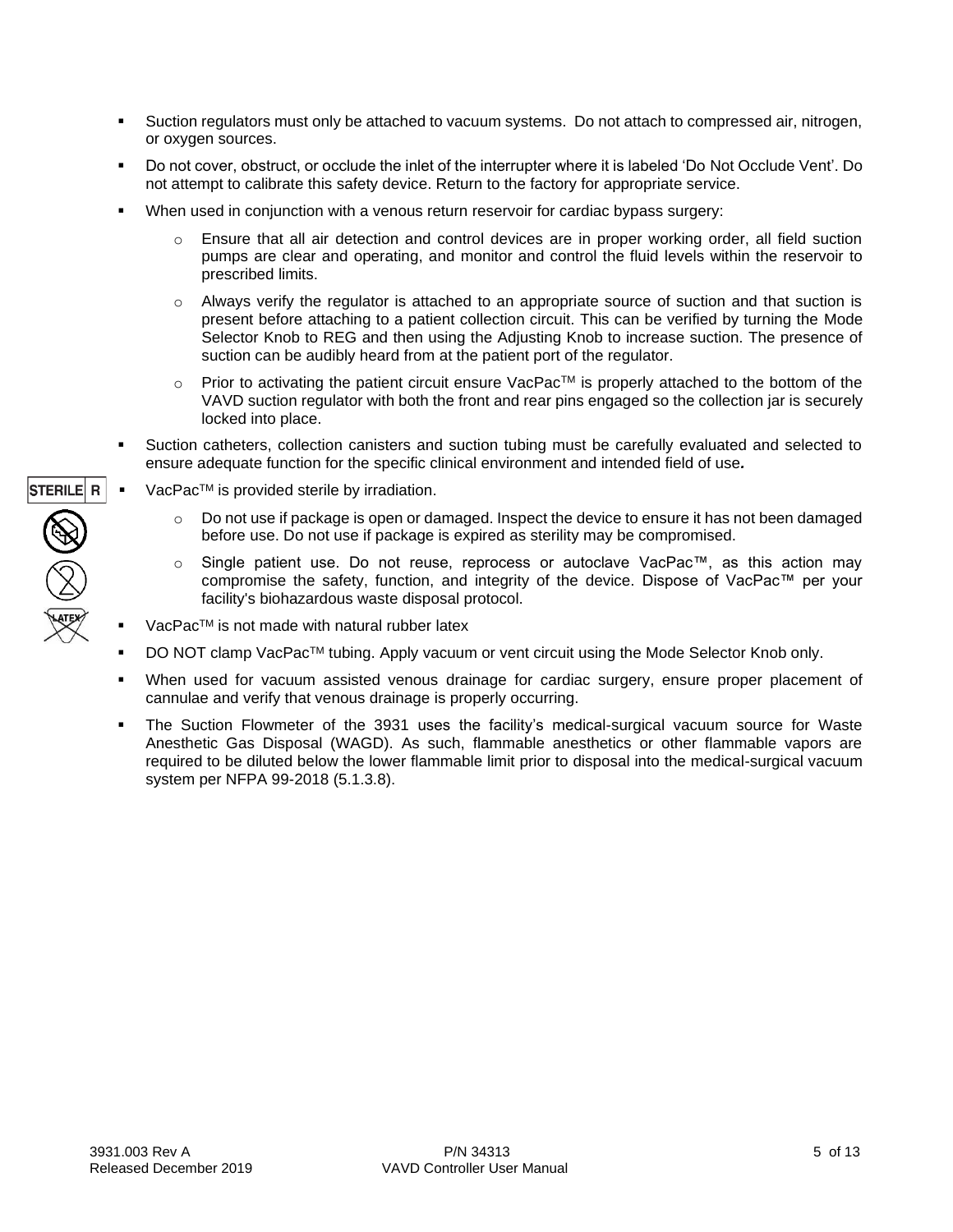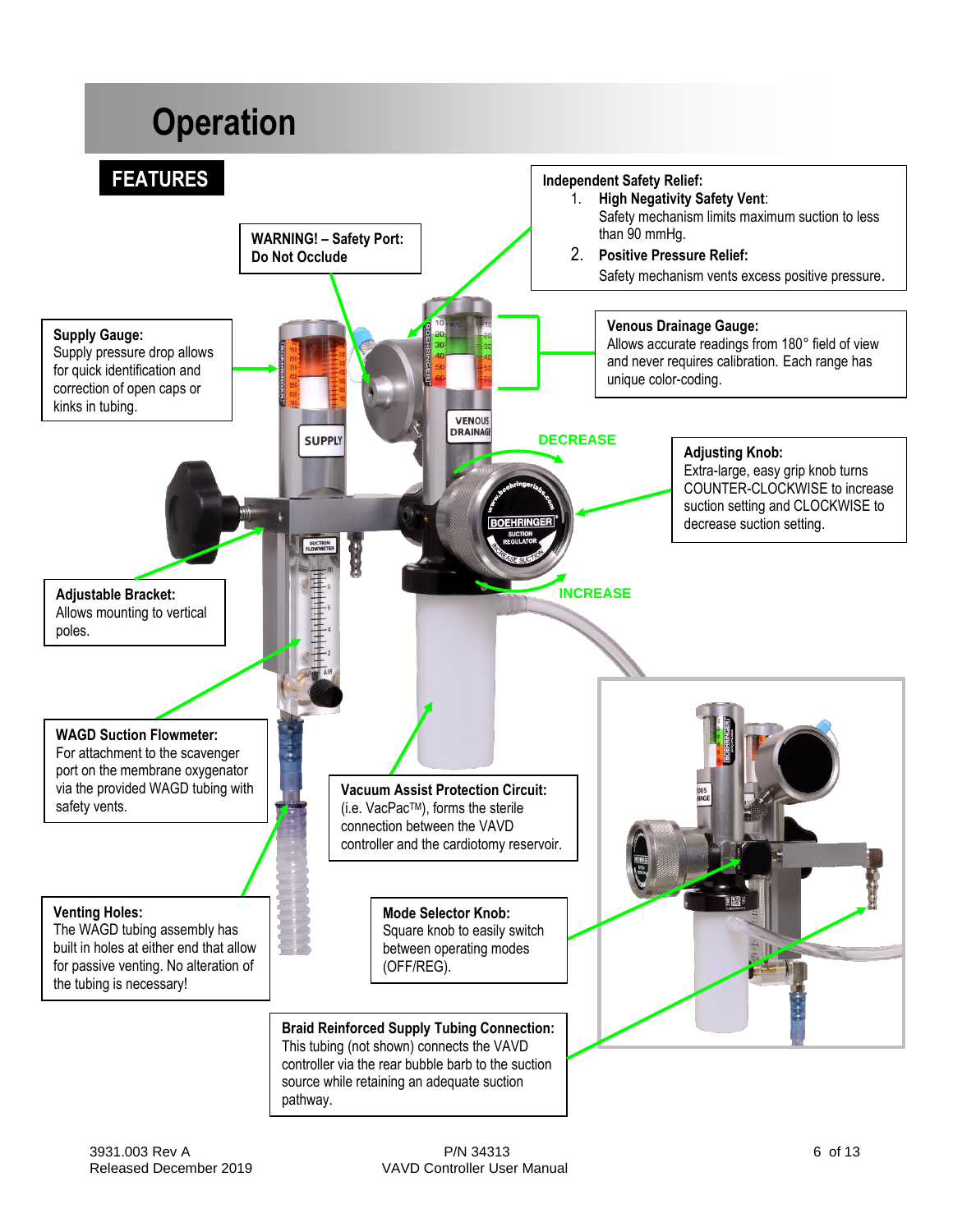## **THEORY OF OPERATION / MODE SELECTION**

The VAVD regulator incorporates a 2-way selector valve for selecting no suction or a user selected level of suction.

**OFF Mode:** When the Mode Selector Knob is in the OFF position, the vacuum supply is discontinued, and the circuit is returned to atmospheric pressure via two proprietary 5mm vents on the rear of the vacuum controller. These open vents will relieve any excess positive or negative pressure generated in the cardiotomy reservoir.

**REG Mode:** When the Mode Selector Knob is in the REG position, supply vacuum is delivered to the control mechanism and regulated vacuum in the range of 15 mmHg - 60 mmHg can be delivered to the cardiotomy reservoir. Redundant positive and negative pressure relief mechanisms are part of the circuit when in the REG model.



With the Mode Selector Knob in the **REG** position, wall vacuum may be controlled to a specific level by turning the Adjusting Knob in the direction indicated. A spring opposed diaphragm assembly precisely controls the level of suction provided at the lower inlet port of the regulator. This assembly senses changes in the venous return circuit and makes appropriate adjustments to maintain the vacuum level that has been selected. Regulated settings are indicated by the Venous Drainage Gauge.

**CAUTION! Use the Mode Selector Knob to discontinue vacuum. The knob has a dedicated 5 mm vent which not only discontinues vacuum, but also rapidly vents the collection circuit. Applying excessive force to the Adjusting Knob in an attempt to shut off the unit may damage internal components.**

### **INSTALLATION**

The VAVD Controller is supplied with braid reinforced tubing suitable for suction service and should be used when connecting to a central suction supply. Inappropriate tubing could lead to a reduction in flow and compromise patient safety. The tubing should exit the fitting in a downward vertical orientation to minimize the possibility of kinking the supply tubing over time. Connect the externally reinforced clear tubing to the WAGD connection (below). This line is meant to conduct waste gases without applying negative pressure to the blood or gas inlet of the oxygenator.

## **PRE-USE CHECK**

- 1. With the Mode Selector Knob of the suction regulator in the OFF position and the valve on the suction flowmeter fully closed (clockwise), verify the Supply Gauge reads > 500 mmHg. If a minimum of 500 mmHg is not available, check the incoming supply tubing, or check the suction inlet to confirm it is compliant with the NFPA 99 standard.
- 2. Adjust the WAGD suction flowmeter to fully open (counterclockwise) and verify the flowmeter registers flow and that audible suction can be heard from the WAGD line. Ensure the Supply Gauge registers > 400 mmHg with the suction flowmeter fully open. If a minimum of 400 mmHg is not maintained, VAVD may not be effectively applied, resulting in patient risk. Check the suction inlet to confirm it is compliant with the NFPA 99 standard.
- 3. Connect the VAVD Controller to the cardiotomy reservoir. Turn the Mode Selector Knob to REG and adjust the output to 20 mmHg. Ensure suction can be audibly heard and the unit maintains the 20 mmHg set point.

If the unit is unable to pass the pre-use criteria, please contact Customer Service 800-642-4945 to have the unit returned for needed service/calibration.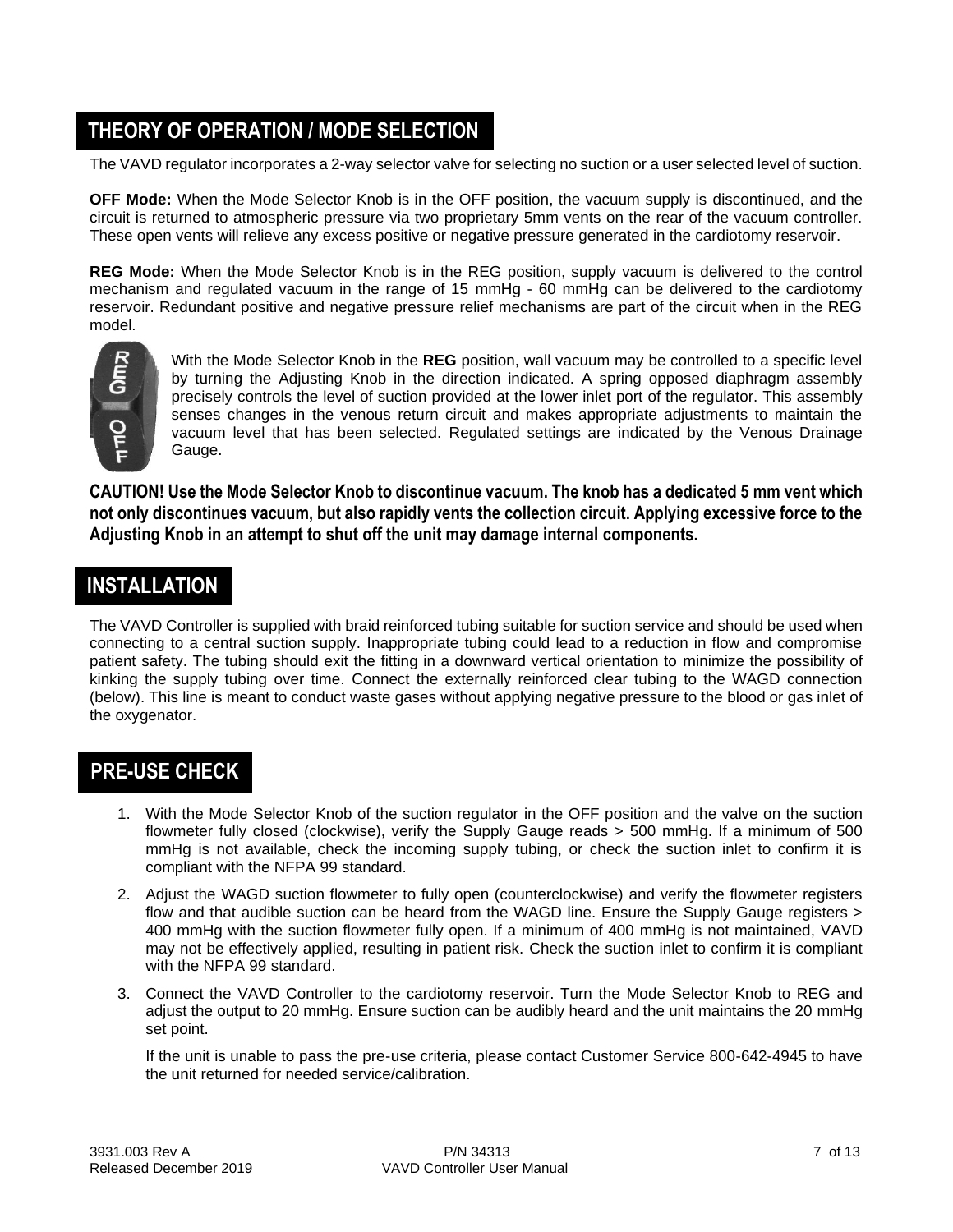### **CLINICAL USE**

- 1. Remove VacPac™ from its sterile packaging.
- 2. Lock VacPac™ into place at the bottom of the VAVD Controller. Ensure the locking pins in the front and rear are fully engaged - this creates an airtight seal.
- 3. Connect the blue fitting at the end of the VacPac™ tubing to the suction port on an appropriate cardiotomy reservoir. Do not draw patient materials directly into this line. Any accumulated water vapor will be trapped in the reservoir of VacPac™.



- 4. Turn the mode selector knob to REG. Listen for any leaks in the vacuum connections to the reservoir. If needed, re-seat the VacPac™ connector to address any leaks.
- 5. Follow venous reservoir manufacturer's instructions regarding proper set up and use.
- 6. Attach the externally reinforced clear tubing (WAGD Tube Assembly) to the vent port on the membrane oxygenator. The tube is bidirectional and either end may be connected to the vent port as well as the WAGD connection on the Suction Flowmeter. Do not block or occlude the vent holes that are at both ends of the tube. Do not modify the tubing in any way. Turn the suction flowmeter to at least 1 liter per minute above your sweep flow, or simply adjust the flowmeter to 8-10 liters per minute (any excess WAGD flow will be made up with room air through the vents).

## **MAINTENANCE**

Your VAVD Controller has been designed with the highest quality materials and to the strictest production tolerances. Unlike common hospital suction regulators, the VAVD controller has precision low suction output and redundant safety features to limit excess negative and positive pressure. Given the critical nature of the clinical interventions in which the VAVD Controller is employed, and the inherent risk involved in applying unregulated suction during these procedures, only factory service and calibration may be performed on this unit.

Factory calibration is recommended - -

- Any time contaminated or biological fluid has entered the VAVD Controller.
- Any time there is physical damage noted to the VAVD Controller.
- Any time the VAVD Controller fails a pre-use test.
- A minimum of every 24 months.

While biennial factory calibration is strongly recommended at minimum, the calibration, excess vacuum relief, and positive pressure relief must be tested every other year to ensure the VAVD Controller remains in proper working order.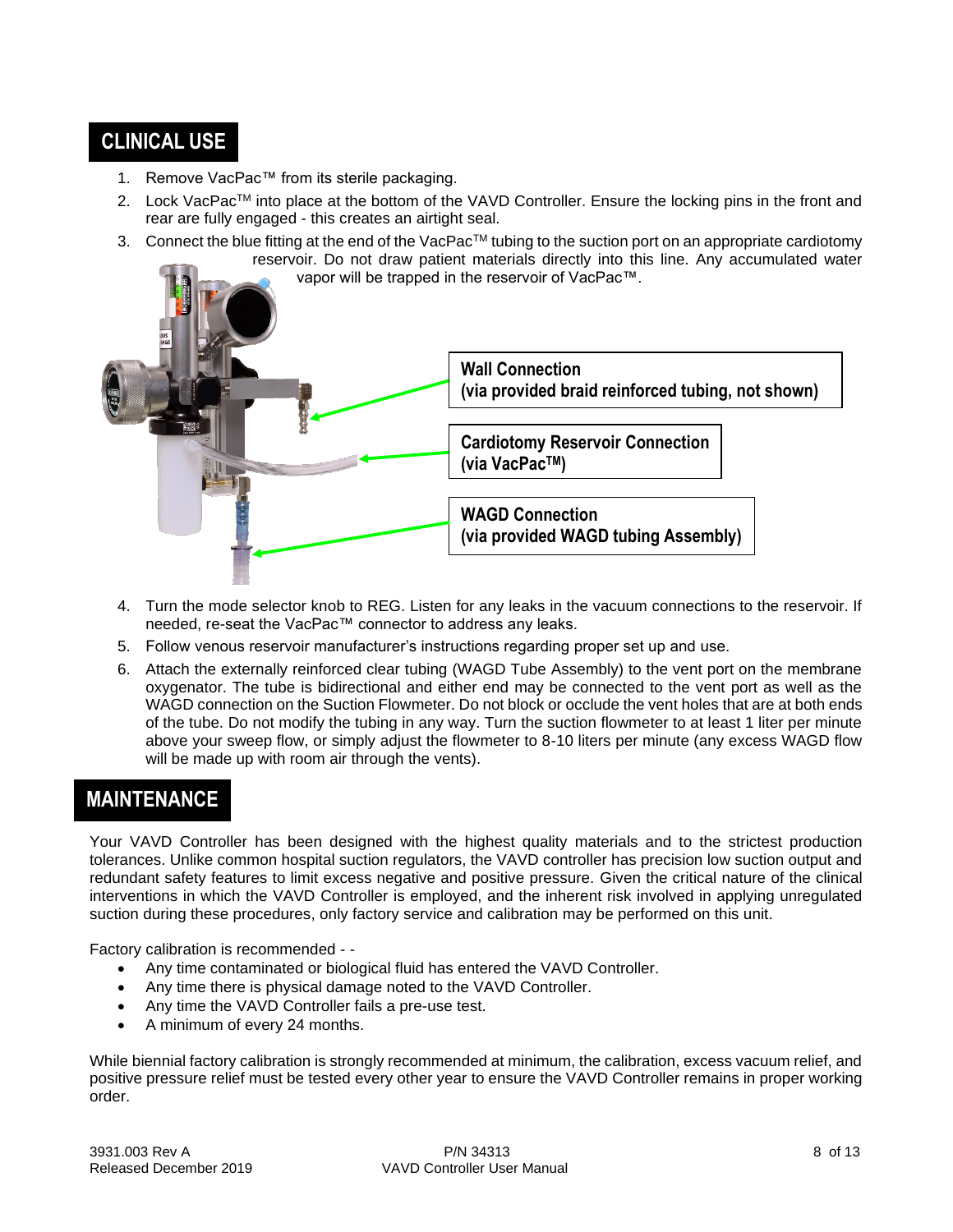#### **Calibration Testing**

- 1. Attach the unit to a vacuum source which can achieve at least 400 mmHg of vacuum.
- 2. Connect to a mock circuit with a >1L reservoir and a pressure test gauge with a minimum of 0.25% Full Scale accuracy as can be seen below.
- 3. Set the unit to REG.
- 4. Test the VENOUS DRAINAGE Gauge accuracy at 10, 30, and 60 mmHg with the patient circuit fully occluded. The Venous Drainage and test gauges should read within 3 mmHg of one another at all three points. If the difference between the two readings is greater than 3 mmHg, send in for factory calibration.



#### **Excess Vacuum Relief Testing**

- 1. Set the VAVD to REG and 40 mmHg.
- 2. Apply 10 LPM of excess suction to the mock patient circuit.
- 3. The test gauge should read between 75 and 90 mmHg. If the reading is outside of this range send in unit for factory calibration

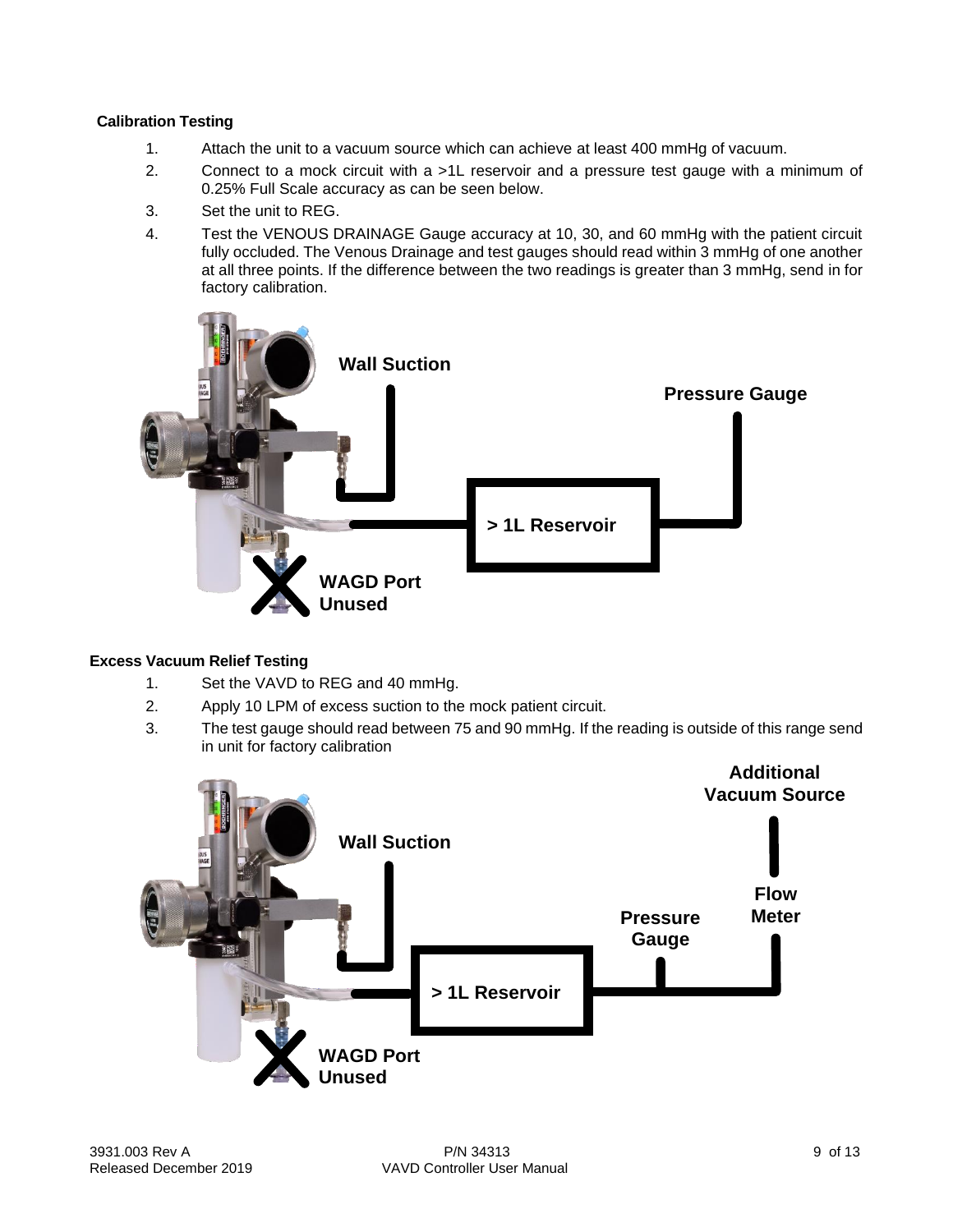#### **Positive Pressure Relief Testing**

- 1. Disconnect VAVD from the mock circuit.
- 2. Set the VAVD to REG, and screw the diaphragm housing all the way in.
- 3. Connect a positive pressure source to the >1L reservoir of the device with a flow meter and pressure gauge in line. Reconnect VAVD to mock circuit.
- 4. Use the flow meter to adjust to 10 LPM of flow through the VAVD.
- 5. The test pressure gauge should read between 16 and 25 cmH<sub>2</sub>O (note the different units). If the reading is outside of this range send in unit for factory calibration



## **Accessories**

#### **WAGD Tube Assembly (Model 3947) - -**

It is recommended to replace the WAGD Tube Assembly every (3) three months or sooner if it has any sign of being damaged or visibly contaminated. Order quantity of 1 unit.

#### **Vacuum Assist Protection Circuit, VacPacTM (Model 3948) - -**

Order quantity of 10 units.

#### **Vacuum Assist Protection Circuit, VacPacTM (Model 3949) - -**

Order quantity of 40 units.

Please call Customer Service at 800-642-4945 to order additional accessories or to obtain an RMA prior to unit return for service. Once your unit has been received you will be contacted with an estimate of any service charges. Units will be serviced within five days of receipt of charge authorization.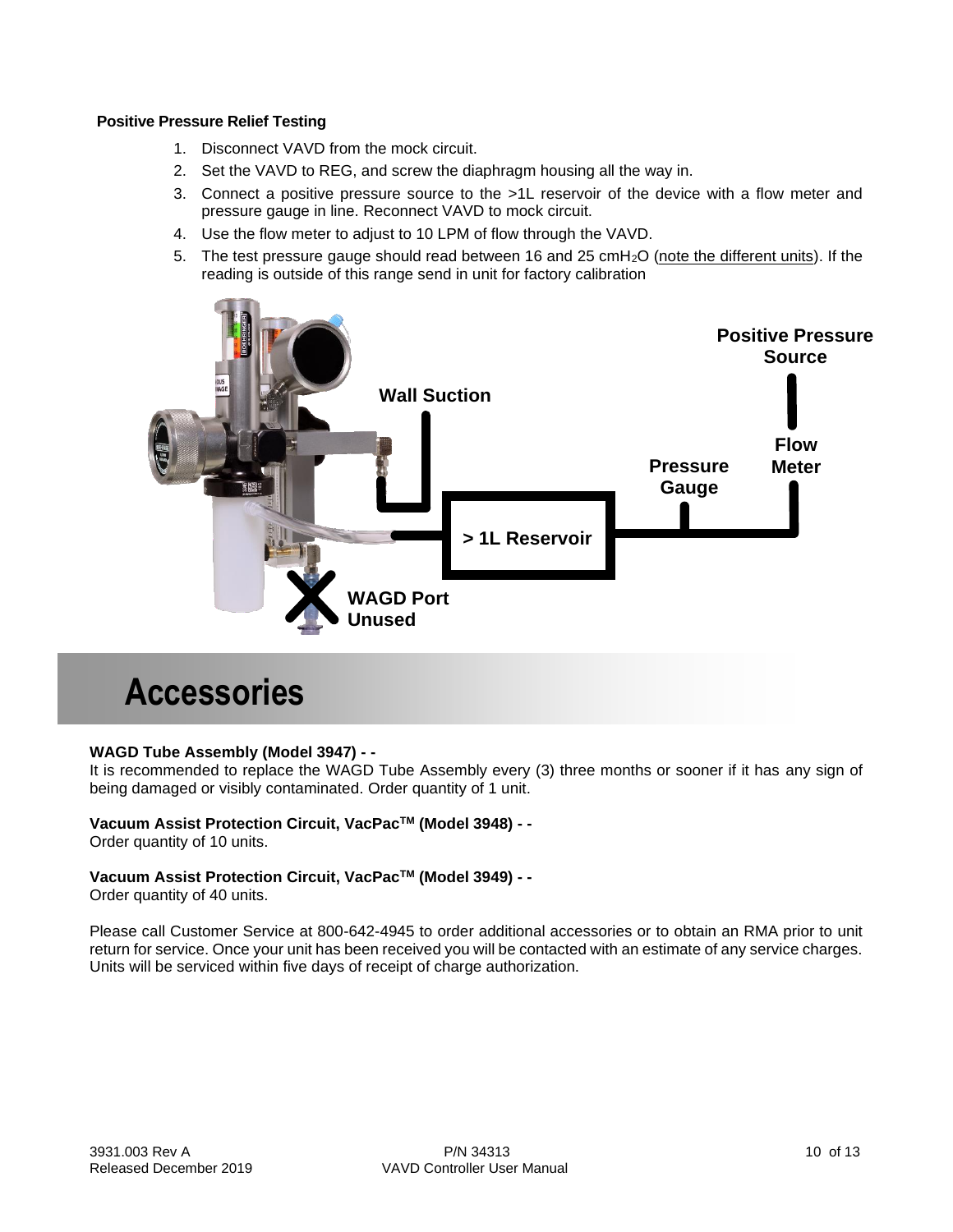## **Cleaning & Disinfection**

After patient use, wipe all exterior surfaces of the VAVD Controller with an appropriate surface disinfectant. Appropriate disinfectants are:

- 3M Quat®
- Cavacide®

## **TROUBLESHOOTING**

Your VAVD regulator has been designed for years of trouble-free service. Should you experience difficulty that is not the result of damage to the instrument, the most likely cause is aspiration of dirt and/or fluids into the Regulator.

| Symptom                                                                                 | <b>Probable Cause</b>                                                                                    | <b>Solution</b>                                                          |
|-----------------------------------------------------------------------------------------|----------------------------------------------------------------------------------------------------------|--------------------------------------------------------------------------|
| Instrument fails to provide suction at<br>the cardiotomy reservoir port.                | The supply or patient fittings are clogged,<br>or the incoming suction tubing is collapsed<br>or kinked. | Replace or clean the fittings. Replace the<br>incoming suction line.     |
| Gauge doesn't respond to changes in<br>suction (via Mode Selector or<br>Adjusting knob) | Gauge diaphragm is improperly sealed on<br>the gauge piston and/or view tube                             | Reference Boehringer Tech Bulletin<br>3700.051.                          |
| Gauge piston is discolored.                                                             | Material has entered the inside of the<br>device.                                                        | Instrument is contaminated. Please return to<br>the factory for service. |
| Instrument will not shut off or exhibits<br>high spike.                                 | Dried fluids may have cut the quad ring<br>seal.                                                         | Please return to the factory for service.                                |
| Instrument fails to regulate suction                                                    | Piston/Stem surface is binding with foreign<br>matter                                                    | Please return to the factory for service.                                |
| Audible sound coming from safety<br>port on safety interrupter                          | Material has entered the inside of the<br>device.                                                        | Instrument is contaminated. Please return to<br>the factory for service. |

### **SPECIFICATIONS**

#### **Vacuum Assisted Venous Drainage Controller**

- *Outlet Fitting:* 1/8 NPT, High Flow Bubble Barb (P/N 2469)
- *User Modes:* Off & Regulated control
- *Regulation Range:* 15 60 mmHg
- *Gauge Accuracy:* ANSI Class B, ± 5% FS (± 3 mmHg)
- *Regulation Accuracy:* ±10% FS from full flow to zero flow with 14 FR catheter attached.
- *Materials:* polycarbonate, hard-anodized aluminum, stainless steel, Buna rubber, Acetal copolymer.
- *Weight:* 3.40 lbs.
- **Size:**  $10^{1/4}$ " x  $7\frac{1}{2}$ " x  $8^{1/2}$ " (H x W x D)

#### **Vacuum Assist Protection Circuit, VacPacTM**

- *Sterility:* Supplied sterile via gamma radiation
- **Size:** Jar: 2" height; Tubing: 4.5' length
	- *Diameter:* Tubing: 3/8"
	- *Collection Jar Volume:* 3 oz.
	- *Material:* Jar: Low-Density Polyethylene (LDPE); Tubing: Polyvinyl Chloride (PVC)
	- **Packaging:** SBS carton of 10 units, individually packaged in peel pouches
	- *Shelf Life:* 2 years
	- *Note:* VacPac is both BPA free and made with non-DEHP plasticizers. As such, it is compliant with The State of California's Proposition 65, the Safe Drinking Water and Toxic Enforcement Act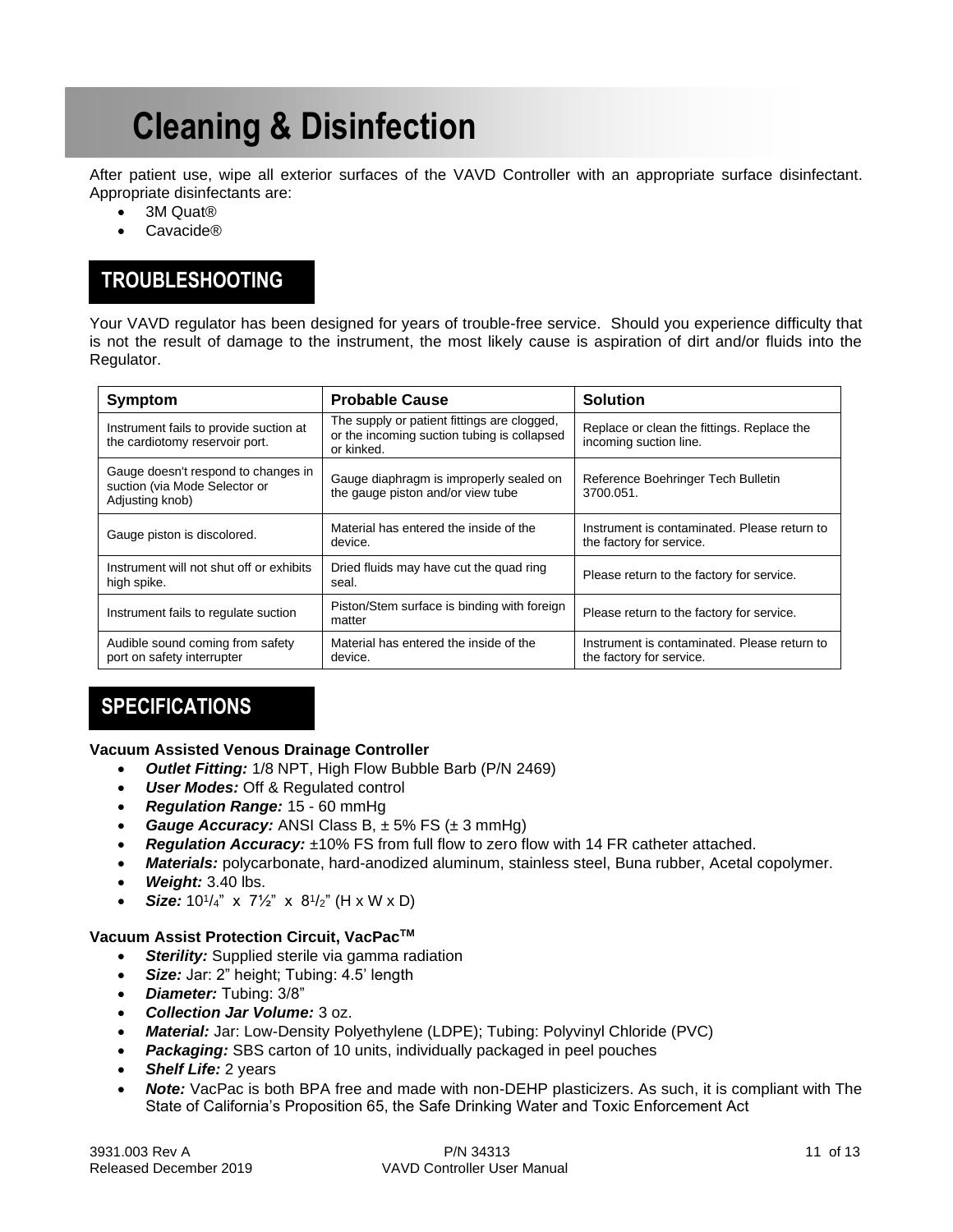#### **Operating and Storage Limits**

We recommend that Boehringer Suction regulators be operated and stored at controlled conditions that typically reflect the medical facility environment.

## **Warranty and Repair**

#### **The following warranty information pertains to US customers only.**

#### **What is covered:**

- Any defects in materials or workmanship of all Boehringer 3931 Series Regulators that are less than 10 years old from the manufacturing date, regardless of the original purchaser or current clinical owner.
- Any repairs required to return regulators to manufacturer specifications.
- Return shipping to the customer via UPS Ground.

#### **What is Not covered:**

- 3931 Series Regulators older than 10 years.
- Any damage caused by abuse, misuse, modification or unauthorized repair.
- Cleaning of contamination that is severe and/or obvious.
- Missing major parts.
- Significant metal damage including thread damage.
- Any damage to the Waste Anesthetic Gas Tubing P/N 3947 which is considered a consumable part.
- Any damage to the reinforced suction connection tubing which is considered a consumable part.

#### **Boehringer Commitment:**

- All repairs will be ready for shipment within 5 business days of receipt.
- All repaired regulators will meet current Boehringer specifications.
- In the highly unlikely event, the unit cannot be repaired, we will replace or provide a refund. If desired, we will send back the unfixable unit.

#### **How to Receive service:**

- 1. Call Customer Service at 800-642-4945 or email orders@boehringerlabs.com to obtain a Return Materials Authorization (RMA).
- 2. Provide purchase order for the repair if out of warranty.
- 3. Mark RMA on outside of shipping box.
- 4. Return prepaid freight to:

Boehringer Laboratories, LLC 300 Thoms Drive Phoenixville, PA 19460 USA

THE MODEL 3931 REQUIRES THE USE OF A SINGLE PATIENT USE, DISPOSABLE VACUUM PROTECTION CIRCUIT, VACPAC™. FAILURE TO USE THIS PROTECTION CIRCUIT AS PROVIDED OR REUSE OF THIS CIRCUIT WILL VOID ALL WARRANTY AND LIABILITY CLAIMS AGAINST BOEHRINGER LABORATORIES. THIS WOULD RENDER THE CUSTOMER SOLEY RESPONSIBLE FOR ANY PERFORMANCE DEFICIT OF THE DEVICE.

IN NO EVENT SHALL BOEHRINGER LABORATORIES, LLC OR ANY OF ITS REPRESENTATIVES BE LIABLE FOR CONSEQUENTIAL, INDIRECT, INCIDENTAL, SPECIAL, EXEMPLARY, PUNITIVE OR ENHANCED DAMAGES, REGARDLESS OF WHETHER SUCH DAMAGES WERE FORESEEABLE, WHETHER OR NOT CUSTOMER WAS ADVISED OF THE POSSIBILITY OF SUCH DAMAGES AND THE LEGAL OR EQUITABLE THEORY (CONTRACT, TORT OR OTHERWISE) UPON WHICH THE CLAIM IS BASED. CUSTOMER'S